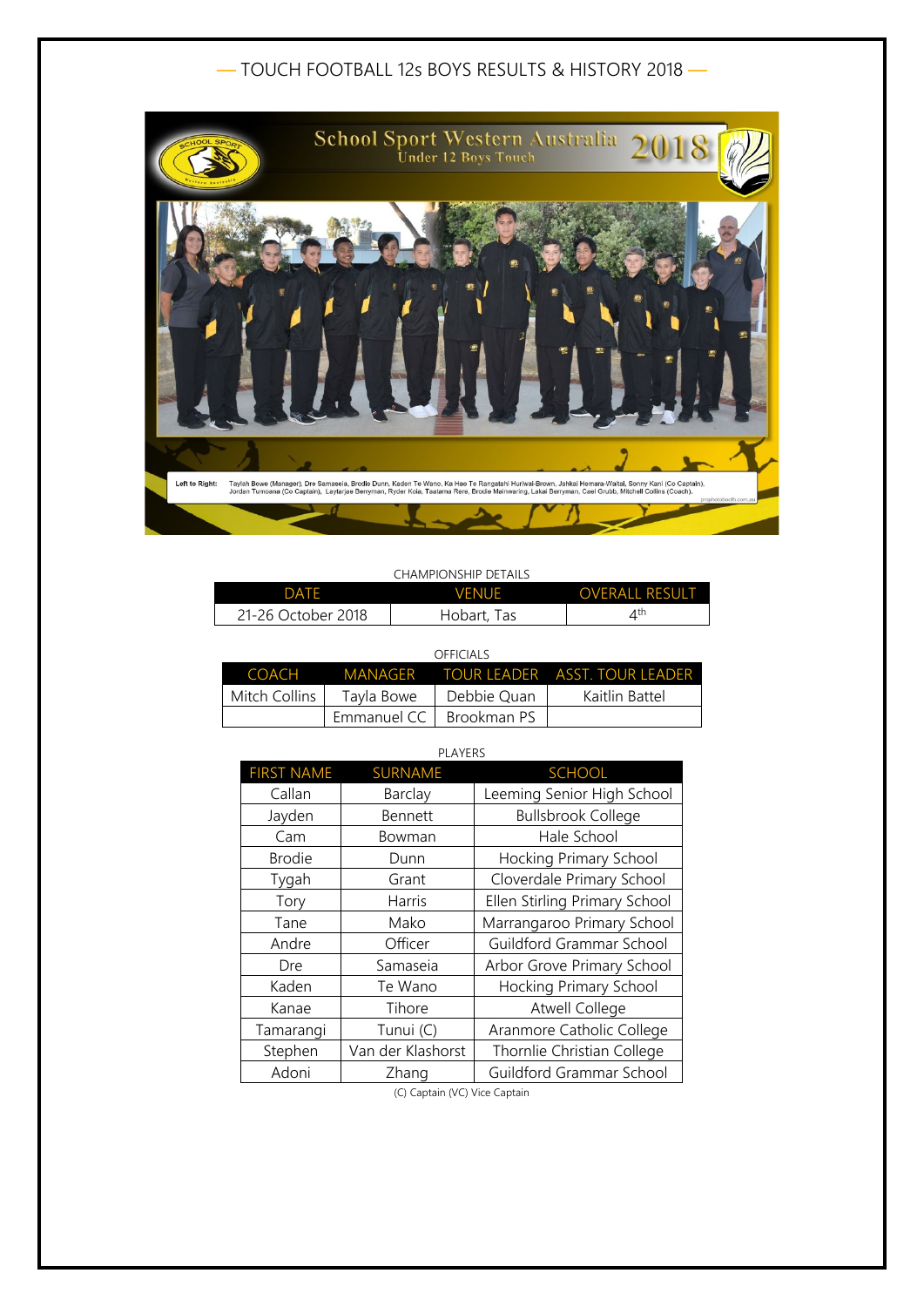# — TOUCH FOOTBALL 12 GIRLS RESULTS & HISTORY 2018 —



### CHAMPIONSHIP DETAILS

| DATF               | <b>VENUE</b> | OVERALL RESULT          |
|--------------------|--------------|-------------------------|
| 21-26 October 2018 | Hobart, Tas  | $\varDelta^{\text{th}}$ |

| C<br>Ξ |
|--------|
|--------|

| COACH                                           |             |             | MANAGER TOUR LEADER ASST. TOUR LEADER |
|-------------------------------------------------|-------------|-------------|---------------------------------------|
| Michelle Traynor                                | Andre Gauci | Debbie Quan | Kaitlin Battel                        |
| Fremantle College   North Lake SC   Brookman PS |             |             |                                       |

| <b>FIRST NAME</b> | <b>SURNAME</b>     | <b>SCHOOL</b>                   |
|-------------------|--------------------|---------------------------------|
| Lakai             | Berryman           | Dianella Heights Primary School |
| <b>Brodie</b>     | Dunn               | Hocking Primary School          |
| Cael              | Grubb              | Lakeland Senior High School     |
| Jahkai            | Hemara-Waitai      | Thornlie Senior High School     |
| Ka Hao            | Huriwai-Brown      | Kingston Primary School         |
| Sonny             | Kani (C)           | Willandra Primary School        |
| Ryder             | Koia               | Aveley Primary School           |
| <b>Brodie</b>     | Mainwaring         | Aranmore Catholic College       |
| Taatama           | Rere               | West Beechboro Primary School   |
| Dre               | Samaseia           | Arbor Grove Primary School      |
| Laytarjae         | Shortland-Berryman | Ellenbrook Secondary College    |
| Kaden             | Te Wano            | Hocking Primary School          |
| Jordan            | Tumoana (C)        | Lakeland Senior High School     |

(C) Captain (VC) Vice Captain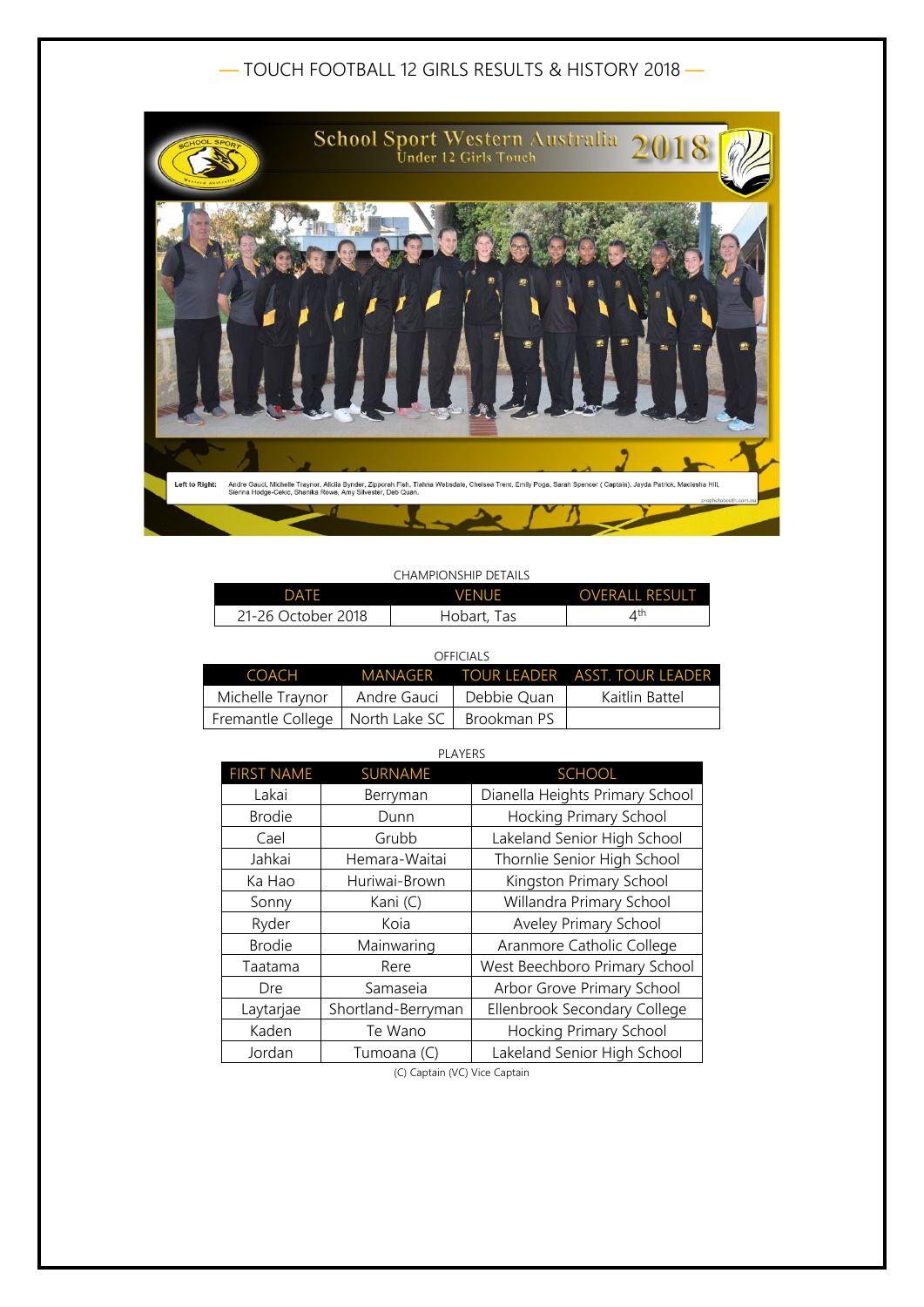# — TOUCH FOOTBALL 15s BOYS RESULTS & HISTORY 2018 —



## CHAMPIONSHIP DETAILS

| DATE               | <b>VENUE</b> | <b>OVERALL RESULT</b> |
|--------------------|--------------|-----------------------|
| 21-26 October 2018 | Hobart, Tas  | 3rd                   |

#### OFFICIALS

|                                              |             | COACH MANAGER TOUR LEADER ASST. TOUR LEADER |
|----------------------------------------------|-------------|---------------------------------------------|
| Arphirak Paul   Kerrod Hignett   Debbie Quan |             | Kaitlin Battel                              |
|                                              | Brookman PS |                                             |

## PLAYERS

| <b>FIRST NAME</b> | <b>SURNAME</b> | <b>SCHOOL</b>                   |
|-------------------|----------------|---------------------------------|
| Austin            | Anderson (C)   | Aranmore Catholic College       |
| Ashley            | Collard        | Aranmore Catholic College       |
| Thomas            | Crofts         | Ellenbrook Secondary College    |
| Dimize            | Cullen         | Lakeland Senior High School     |
| Gus               | Cullen         | John Curtin College of the Arts |
| Tamati            | Mako           | Ashdale Secondary College       |
| Tama              | Mason          | Aranmore Catholic College       |
| Ryan              | McGloin        | Prendiville Catholic College    |
| Juayne            | Pomare         | Aranmore Catholic College       |
| Khodi             | Rangi-Ruawai   | Woodvale Secondary College      |
| Larenz            | Smith          | <b>Atwell College</b>           |
| Reihana           | Sugden         | Aranmore Catholic College       |
| Latryse           | Tavita         | Aranmore Catholic College       |
| Kauri             | Tipene-Grace   | Aranmore Catholic College       |

(C) Captain (VC) Vice Captain (MW) Medal Winner \*All-Australian